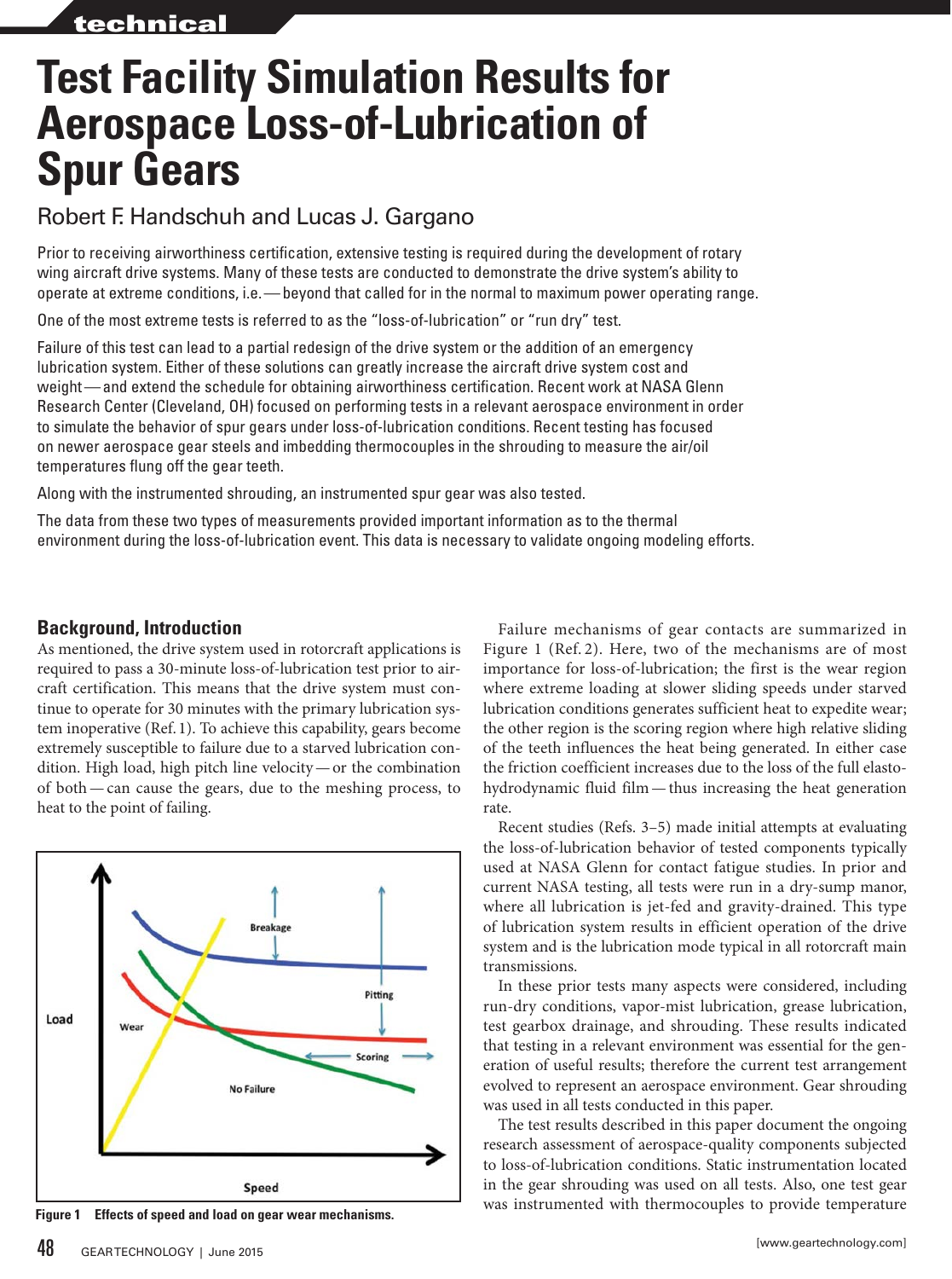data on the gear. This gear was subjected to normal and loss-oflubrication conditions. Results from these tests are described in this report.

#### **Test Facility**

The test facility used for conducting all loss-of-lubrication simulation tests is the NASA Glenn contact fatigue test facility (Refs. 6–8) (Fig. 2). The facility is a torque regenerative test rig that locks torque in the loop via rotating torque applier. The test gears have a 1:1 ratio. Facility speed and torque can be varied as needed during a test. The basic gear design information of the tested gears is listed in Table 1.

| <b>Basic gear design information</b><br>Table 1 |               |  |
|-------------------------------------------------|---------------|--|
|                                                 | 28 tooth gear |  |
| Module, mm [diametral pitch (1/in.)]            | 3.175(8)      |  |
| Pressure angle (deg.)                           | 20            |  |
| Pitch diameter, mm (in.)                        | 88.9 (3.5)    |  |
| Addendum, mm (in.)                              | 3.175(0.125)  |  |
| Whole depth, mm (in.)                           | 7.14(0.281)   |  |
| Chordal tooth thickness, mm (in.)               | 4.85(0.191)   |  |
| Face width, mm (in.)                            | 6.35(0.25)    |  |

As previously mentioned, the facility went through an evolutionary period (Ref. 5) where shrouding, visual access, gearbox lubricant removal, and instrumentation were added to the test section . A photograph of the current test gearbox arrangement is shown in Figure 3.

Static shroud thermocouples were utilized during all tests. High-temperature glass was also utilized as the outside shroud to encase the gears. Ballistic plastic and another layer of hightemperature glass provided visual (and video) access to the gears during operation. Lubricant for normal operation was fed at the into-mesh location through part of the shroud (Fig. 4). The normal operational flow rate was approximately 0.42 l/min (0.11 gpm), at 207 kPa (30 psig) jet pressure, with the lubricant inlet temperature of ~110°C (230°F). Instrumentation and normal lubricant jet locations are shown (Fig. 4). A turbine engine with drive system lubricant MIL-L-85734 was used during the testing at hand.

#### **Testing Methodology**

Prior to the reported loss-of-lubrication testing, the gears were broken-in to allow normal run-in wear to occur. The gears were operated for at least 1 hour at ~50 percent maximum torque and at full facility speed (10,000 rpm). After this period the load was then increased to the maximum load and run for at least several more hours prior to conducting a loss-of-lubrication test. Most tests were run until the teeth failed to continue to carry torque (plastically deformed), or were stopped just prior to this condition.

During all tests the static instrumentation and live video were carefully monitored. Data from all sensors were collected at 1 Hz and stored for post-processing.

#### **Testing and Discussion of Results**

The test results described in this report were from the same lot of gears manufactured to the basic gear design information provided in Table 1. The gear material was an aerospace gear steel (Ref. 9) that was carburized and final-ground; the surface roughness was 0.41 micro-meters (16 micro-inch) or better. The



**Figure 2 Cross-sectional sketch of the test gearbox used for loss-oflubrication testing.**



**Figure 3 Current test gearbox arrangement utilizing shrouds (bottom exit shown).**



**Figure 4 Example of test gear arrangement with outer gearbox cover removed, top exit shrouds shown.**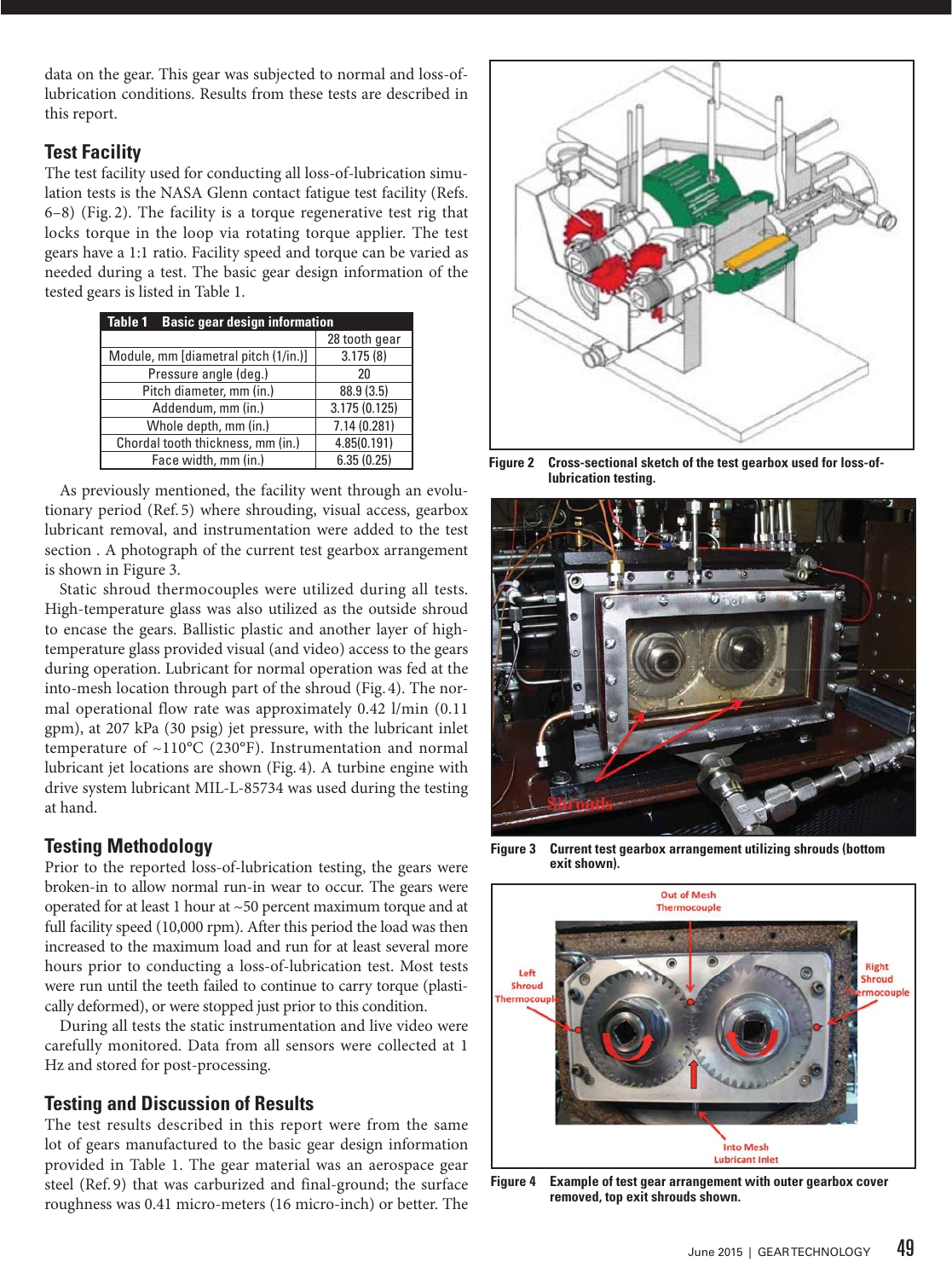## technical

gears have some tip relief starting at the highest point of singletooth contact and a small amount of crowning across the face width that is symmetric.

Five test results are described in this report. The tests in the loss-of-lubrication condition were conducted at one of two load levels, and are documented in Table 2. The basic gear design information, along with the load level, produced maximum levels of bending and contact stress, found via the analysis technique in Reference 10.

An example of each of the two load levels will now be described.

| Table 2 Test condition stress analysis results (Ref. 10) |            |                                               |
|----------------------------------------------------------|------------|-----------------------------------------------|
| <b>Torque</b>                                            |            | Maximum contact stress Maximum bending stress |
| $N*m$ (in <sup>*</sup> lb)                               | GPa (ksi)  | GPa (ksi)                                     |
| 59.3 (525)                                               | 1.67(242)  | 0.214(30.9)                                   |
| 83.6 (740)                                               | 1.88 (272) | 0.296(43)                                     |



**Figure 5 LOL (loss of lubrication) data for 1.72 kPa (250 psi) load pressure ~ 59.3 N\*m (540 in\*lb) torque tested at 10,000 rpm.**



**Figure 6 Post-test condition of the gears (gearbox cover and outer high-temperature glass removed).**

At the lower level of the two loads, two tests were conducted with the loss-of-lubrication time of 40.8 and 43.1 min in length. The data from the static thermocouples imbedded in the shrouds, along with other facility temperatures, is shown in Figure 5.

The gears in the post-test condition are shown in Figure 6. Note that the test was conducted until the gear tooth meshing heat generation and resultant temperature were high enough to plastically deform the gear teeth. This type of post-test condition occurred whenever the test was permitted to continue until total loss-of-torque-delivery was achieved; a typical loss-oflubrication failure at this condition is shown (Fig. 7).

Two other tests were conducted at an elevated level of load, i.e.  $-\sim$ 83.6 N\*m (740 in\*lb). These tests, in the loss-of-lubrication mode, produced failures in 7.9 and 9.2 minutes. The test temperature data from the 7.9-minute loss-of-lubrication test is shown (Fig. 8). As can be seen from this data, the temperature did not reach an increased steady-state condition prior to increasing to failure, as it did in the test shown in Figure 5. After the primary lubrication system was disconnected, the temperature just continued to rise. The post-test condition of the test gears is shown (Fig. 9) with the gearbox cover removed.

#### **Instrumented Gear Test**

The most desired test for loss-of-lubrication behavior includes employing on-component information. While it would be of great benefit to have instrumentation at the gear-meshing sur-



**Figure 7 Example of loss-of-lubrication test during final seconds of operation.**



**Figure 8 Loss-of-lubrication data from higher load test 83.6 N\*m (740 in\*lb).**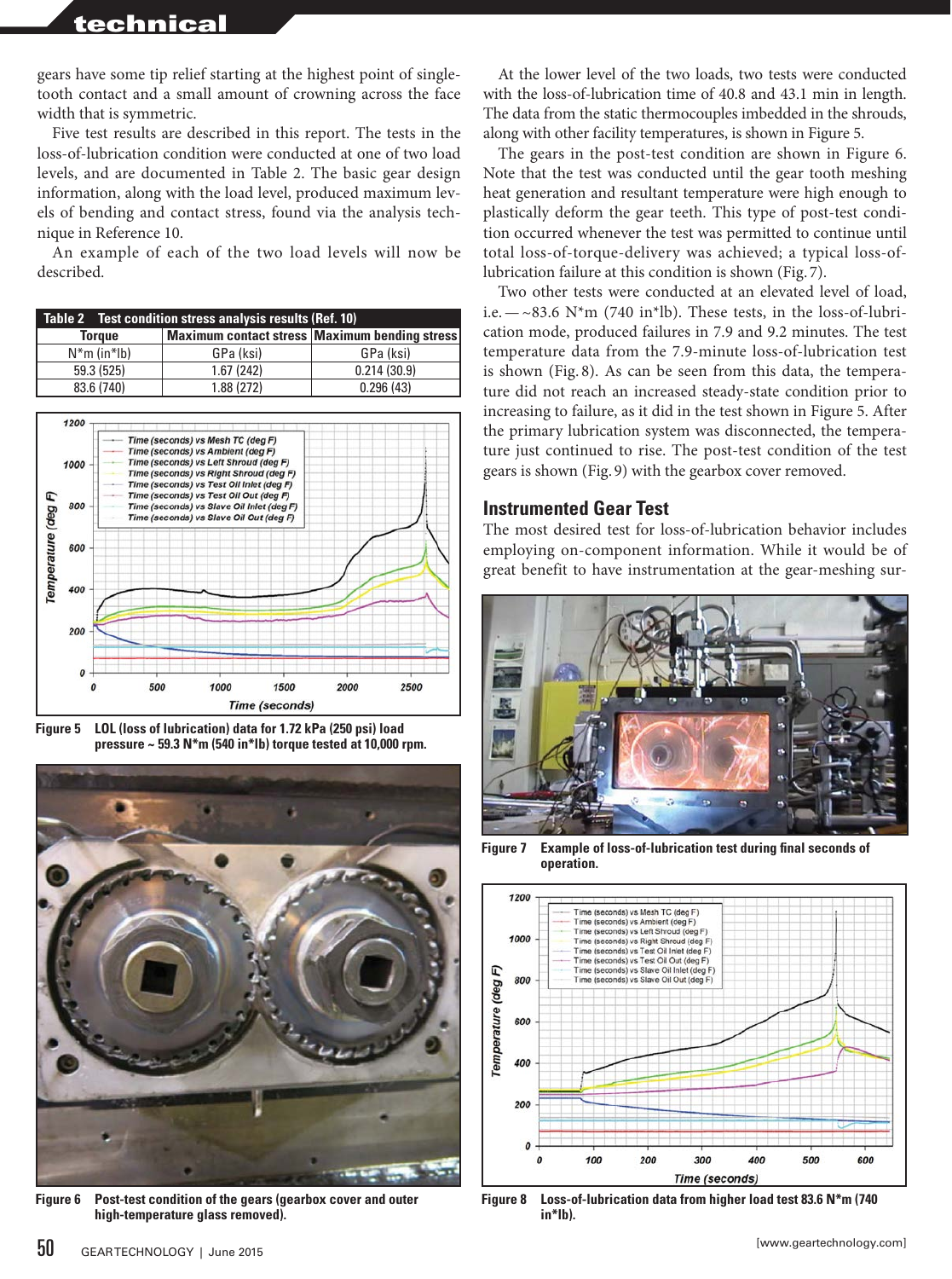face, this has been shown to be very difficult to accomplish. Even with full elastohydrodynamic film, the lubricant viscosity of turbine engine lubricants—as used in rotorcraft drive systems—is insufficient to develop films thick enough to keep the on-surface instrumentation from wearing away. Therefore thermocouples were installed at locations in areas of the gear where contact does not occur.

The gear used in these tests is shown (Fig. 10); it is the gear that was installed in the left side of the gearbox. The left-side gear acts as the driving gear of the test section of the facility. A total of five thermocouples were attached to the gear at: the tooth tip mid-face width; root mid-face width; on the side of the gear at the pitch radius; root radius; and mid-web locations. As shown (Fig. 10), the thermocouple wires were covered by a thin metal foil that was spot-welded to the side of the gear to protect the instrumentation during operation. The rest of the required



**Figure 9 Post-test photograph of increased load test gears with outer shroud high-temperature glass fractured.**



**Figure 10 Instrumented LOL test specimen before testing.**

hardware is shown (Fig. 11) prior to installation in the test rig; the assembly in the test rig is shown (Fig. 12).

The initial data for warm-up and operation of the facility in the normal-to-loss-of-lubrication mode is shown (Fig. 13).



**Figure 11 Loss-of-lubrication test specimen and related components.**



**Figure 12 Test set-up for instrumented test gear.**



**Figure 13 On-gear and out-of-mesh thermocouple data from start-up to instrumentation failure during loss-of-lubrication.**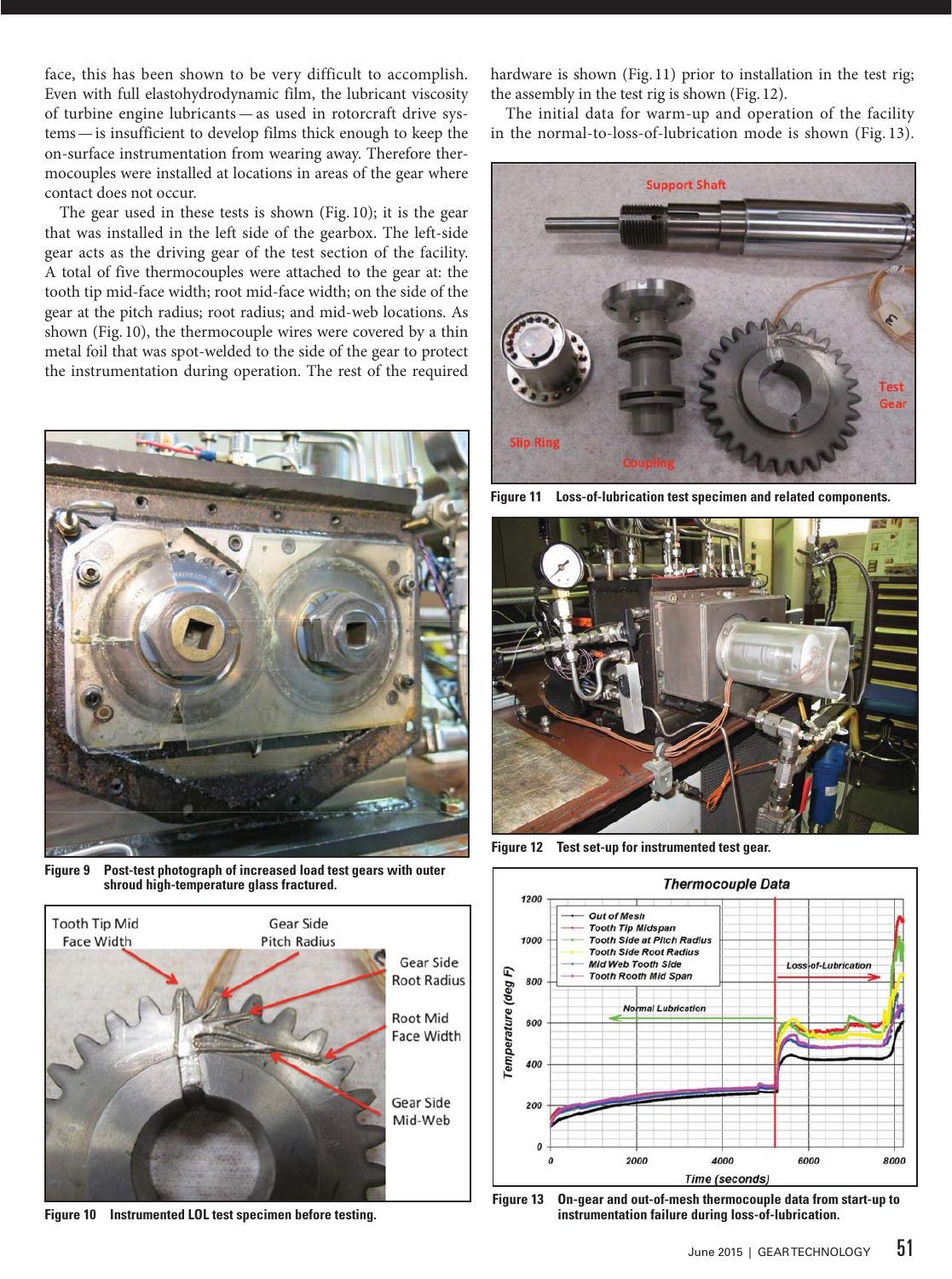

**Figure 14 Data from shroud and facility (static) thermocouples.**



**Figure 15 Post-test condition after loss-of-lubrication test was completed. Gearbox housing, slip ring and outer high temperature glass removed.**



**Figure 16 Instrumented spur gear post-loss-of-lubrication test condition.**

During this same test the lubricant was shut off and the test run until failure. The data from loss-of-lubrication initiation to failure for the shroud (static) and other facility thermocouples is shown (Fig. 14).

The data in Figures 13 and 14 indicate that the bulk temperatures of the gear were exceeding the temperature that was found from the static shroud thermocouples. In the normal lubrication condition this value was 20 to 40°F—depending on the location. In loss-of-lubrication mode this amount was as much as 500°F higher on the gear than that of the static shroud thermocouples. In Figure 13 the data beyond 8,200" is believed to be invalid due to post-test inspection of the thermocouple wiring that was melted together at the common locations through the shaft. The thermocouple wiring coating was exposed to bulk temperatures in the gear beyond the melting point of the wire coating.

The post-test condition of the gears used in this test is shown (Fig. 15). What can be noted is that a bending failure occurred before the loss-of-lubrication test—as the failed tooth has no evidence of running in this post-test condition. A hypothesis is that tooth failure was initiated by a spot-weld in the root fillet region from the thin metal protection strap that was used to cover the thermocouple wiring.

In Figure 16 the tooth that failed in bending shows no apparent damage from loss-of-lubrication, since it occurred before this lubrication condition was initiated. Upon closer examination, the thin metal strapping used to overcoat the wiring that was spot-welded to the tooth was found to be the initiation site of the bending failure. Future testing of hardware for this purpose will not have this as a hold-down feature for the tooth root-fillet area.

#### **Conclusions**

A series of five loss-of-lubrication tests were conducted in an aerospace-simulated environment using consistent sets of test hardware. Following is a summary of the test results:

Applied torque can have a drastic effect on loss-of-lubrication time. An increase of torque by 40%, 59.3 to 83.6  $N*m$  (525 to 740 in.-lbs), resulted in a decrease in loss-of-lubrication operation time by 75% (42 to 8 min).

Operation in loss-of-lubrication mode at lower torque produced an elevated steady-state temperature condition. The higher torque level did not have this operating time at an elevated steady-state temperature condition. During the higher torque tests the temperature continued to increase until failure of the teeth.

On-component thermocouple data revealed that the gears under normal conditions have bulk temperatures that are 20 to 40°F higher than the fling-off temperatures measured by the static shroud thermocouples.

On-component thermocouple data indicated that during loss-of-lubrication, conditions bulk temperatures on the gear are from 150° to 500°F higher at certain times during this test mode, when compared to the static shroud temperatures.